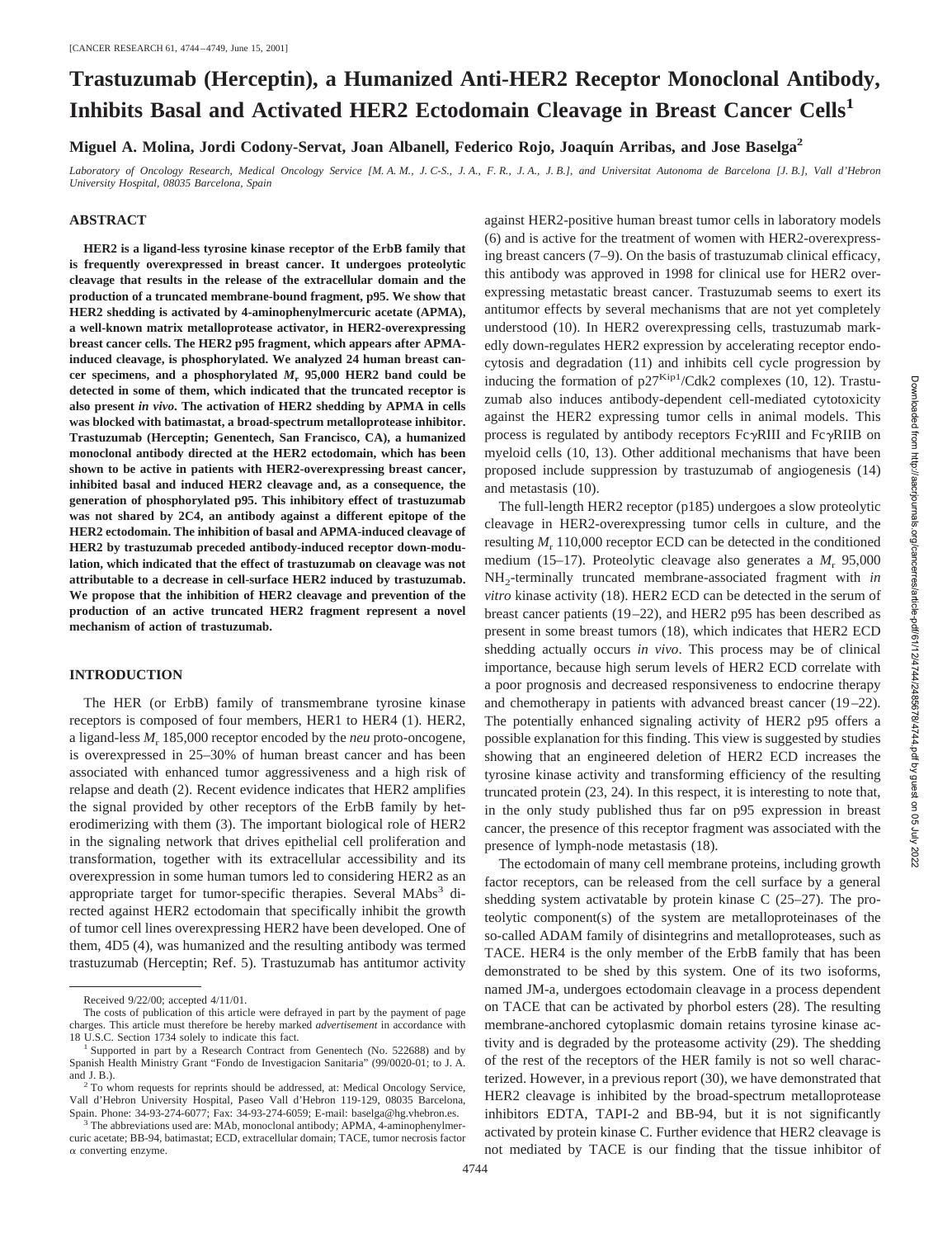metalloproteases TIMP-1, a matrix metalloproteinase inhibitor that does not inhibit TACE (31), prevents HER2 shedding (30).

The study presented here aimed to further characterize HER2 shedding, and specially to determine the possible effects of trastuzumab on this process. We found that APMA, a mercurial compound used to activate matrix metalloproteases *in vitro*, induced shedding of HER2, which resulted in the generation of a phosphorylated p95 intracellular-bound receptor fragment. Trastuzumab was able to effectively block basal and induced HER2 cleavage, and this property was not shared by 2C4, another antibody against the HER2 ectodomain. Finally, analysis of human breast tumors revealed the presence in some of them of a phosphorylated HER2 fragment with a *M*<sup>r</sup>  $\sim$ 95,000, which indicated that a truncated phosphorylated receptor is also present *in vivo*. Our results suggest that the inhibition of HER2 cleavage by trastuzumab could contribute to the antitumor properties of this antibody.

### **MATERIALS AND METHODS**

**Materials.** APMA was purchased from Sigma Chemical Co. (St. Louis, MO). Pervanadate was prepared according to Codony-Servat (30). Trastuzumab and antibody 2C4 were kindly provided by Genentech, Inc. (South San Francisco, CA) and BB-94 by British Biotech Pharmaceuticals, Ltd. (Oxford, United Kingdom).

**Tumor Cell Lines.** The two breast adenocarcinoma cell lines used in this study, BT-474 and SK-BR-3, were obtained from the American Type Culture Collection (Rockville, MD). Cells were grown in DMEM/F12 supplemented with 10% fetal bovine serum, 2 mm glutamine and, in the case of BT-474, 10 <sup>m</sup>g/ml insulin (all from Life Technologies, Inc. Ltd., Paisley, United Kingdom).

**Western Blot Analyses for HER2 p185, p95, and ECD Detection.** Cells grown in 6-well dishes were washed with PBS and treated with various compounds in serum-free DMEM/F12 for variable periods of time, as indicated. Medium was removed, and cultures were washed twice with cold PBS and lysed in 0.15 ml of RIPA B lysis buffer [20 mM sodium phosphate (pH 7.4), 150 mM NaCl, 1% Triton X-100, 5 mM EDTA, 5 mM phenylmethylsulfonyl fluoride, 10  $\mu$ g/ml aprotinin, 10  $\mu$ g/ml leupeptin, and 250  $\mu$ g/ml sodium vanadate]. After removal of cell debris by centrifugation, protein concentration in cell lysates was determined by Lowry assay (DC Protein assay, Bio-Rad, Hercules, CA). In some cases, medium were concentrated using 5K Ultrafree centrifugal filters (Millipore Co., Bedford, MA). Similar results were seen both in experiments without concentration of the medium and in experiments in which the medium was concentrated prior to the Western blot. Lysate samples containing equal amounts of protein and aliquots of medium were then added to SDS-PAGE loading buffer with 1%  $\beta$ -mercaptoethanol, heated for 5 min at 100°C and loaded in a 8% gel. Electrophoretic transfer to nitrocellulose membranes was followed by immunoblotting with anti-HER2 MAbs CB11 (against HER2 COOH terminus; BioGenex, San Ramon, CA) for cell lysates or L87 (against HER2 NH<sub>2</sub> terminus; NeoMarkers, Fremont, CA) for media samples. Finally, membranes were hybridized with an antimouse secondary antibody conjugated with peroxidase (Amersham Pharmacia Biotech, Little Chalfont, United Kingdom) and detected via chemiluminiscence using the SuperSignal West Dura Extended Duration Substrate (Pierce, Rockford, IL).

**Biotinylation of Membrane Proteins.** BT-474 cells growing in six-well plates were treated with various compounds, as described in the "Results" section, in serum-free DMEM/F12. After treatment, they were washed twice with PBS at 4°C and incubated in the same buffer containing 1 mg/ml of sulfo-NHS-LC biotin (Pierce) for 30 min at 4°C. Excess biotinylating agent was quenched with 10 mM glycine in PBS. Cells were lysed in RIPA B buffer, and lysate samples containing equal amounts of protein incubated with streptavidin-Sepharose beads (Pierce) for 30 min at 4°C. Beads were washed with 0.1% Triton X-100 and 0.1% SDS, resuspended in SDS-PAGE loading buffer with  $1\%$   $\beta$ -mercaptoethanol, and analyzed by Western blotting as described above.

**Western Blot Analyses for Tyrosine Phosphorylation Detection.** Cells grown in six-well dishes were washed with PBS were and incubated overnight with serum-free medium. The following day, cells were washed again and treated with various compounds for 15 min in serum-free DMEM/F12. Medium was removed, cultures were washed twice with cold PBS and lysed in 0.2 ml of denaturing lysis buffer [25 mM Tris-HCl (pH 7.5), 150 mM NaCl, 1% SDS, 2 mM EDTA, 5 mM phenylmethyl-sulfonyl fluoride, 10  $\mu$ g/ml aprotinin and leupeptin, and  $250 \mu g/ml$  sodium vanadate] according to the method of Sliwkowski *et al.* (10). After removal of cell debris by centrifugation, protein concentration in cell lysates was determined by Lowry assay. Lysate samples containing  $5 \mu g$  of protein were then added to SDS-PAGE loading buffer containing 1%  $\beta$ -mercaptoethanol, heated for 5 min at 100°C, and loaded in a 8% gel. Electrophoretic transfer to nitrocellulose membranes was followed by immunoblotting with anti-phospho-HER-2 antibody Y1248 (Upstate Biotechnology, Lake Placid, NY). Finally, membranes were hybridized with an antirabbit secondary antibody conjugated with peroxidase (Amersham Pharmacia Biotech) and detected via chemiluminiscence.

**Metabolic Labeling and Immunoprecipitation.** Exponentially growing cells were labeled for 3 h with 500  $\mu$ Ci/ml <sup>35</sup>S-translabel in methionine- and cysteine-free medium, and the label was chased 2 h in complete medium. Then, different compounds were added as indicated in the "Results" section. After treatments, cells were washed twice with cold PBS and lysed in PBS containing 1% NP40, 5 mM EDTA, and the protease inhibitors mixture (lysis buffer). Aliquots from the cell lysates and the medium were immunoprecipitated with the MAb trastuzumab directed against the ectodomain of HER2. Immune complexes were collected by incubation of cell lysates and medium samples with protein A and G-Sepharose for 45 min at 4°C, washed three times with PBS containing 0.1% Triton X-100 and 0.1% SDS, and analyzed by SDS-PAGE. Cell lysates and medium were run on the same gel.

**Protein Extraction and HER2 p185 and p95 Analysis from Tissue Specimens.** All of the breast tissues used in this study were surgical resection specimens obtained at the Vall d'Hebron Hospital following Institutional Guidelines. Paired tumor and histologically normal breast were analyzed from each patient ( $n = 24$ ). About 0.2–0.4 g of tissue, which had been fresh-frozen and stored at  $-70^{\circ}$ C, was minced on dry ice and resuspended in RIPA B buffer containing protease inhibitors and vanadate. Samples were homogenized using a polytron and were centrifuged at  $15,000 \times g$  for 10 min at 4°C. The supernatant was recovered, and protein concentration was determined by the Lowry assay. Western blot analyses were performed as described above. After developing with the chemiluminescent reagent, membranes were exposed to X-ray films for up to 15 min. The samples having a detectable p95 band were scored as p95 positive. Tumors showing an intense HER2 p185 band after a 1-s exposition to X-ray film were considered as HER2 overexpressors.

## **RESULTS**

**APMA Induces HER2 Shedding.** Our previous data indicated that HER2 cleavage is catalyzed by a metalloproteinase (30). To find a specific way to induce receptor shedding, we assayed the effects of APMA, a well-known matrix metalloproteinase activator (32). Two HER2-overexpressing breast cancer cell lines were used, BT-474 and SK-BR-3. HER2 cleavage was analyzed by Western blot and by metabolic labeling followed by immunoprecipitation of cell lysates and medium; both techniques gave the same qualitative results. Exposure of cells to 0.25–1 mM APMA induced cleavage of HER2 p185, leading to the appearance of HER2 ECD in the culture medium and HER2 p95 in cells. This effect was time-dependent, reaching its peak after a 15-min incubation (Fig. 1*A*). APMA concentrations lower than 0.1 mM did not induce detectable HER2 cleavage after a 15-min incubation, whereas the effect of concentrations higher than  $0.25$  mm was almost dose-independent (Fig. 1*B*). The truncated p95 receptor was undetectable under basal conditions or at APMA concentrations that did not induce HER2 shedding, probably because of the small amounts of p95 present under these conditions. The APMA concentrations that were needed to activate HER2 shedding were similar to those used *in vitro* for matrix metalloprotease activation, which usually ranged around 1 mM (33, 34).

To further characterize the APMA-induced cleavage of HER2, we estimated the fraction of receptor that was cleaved in the presence of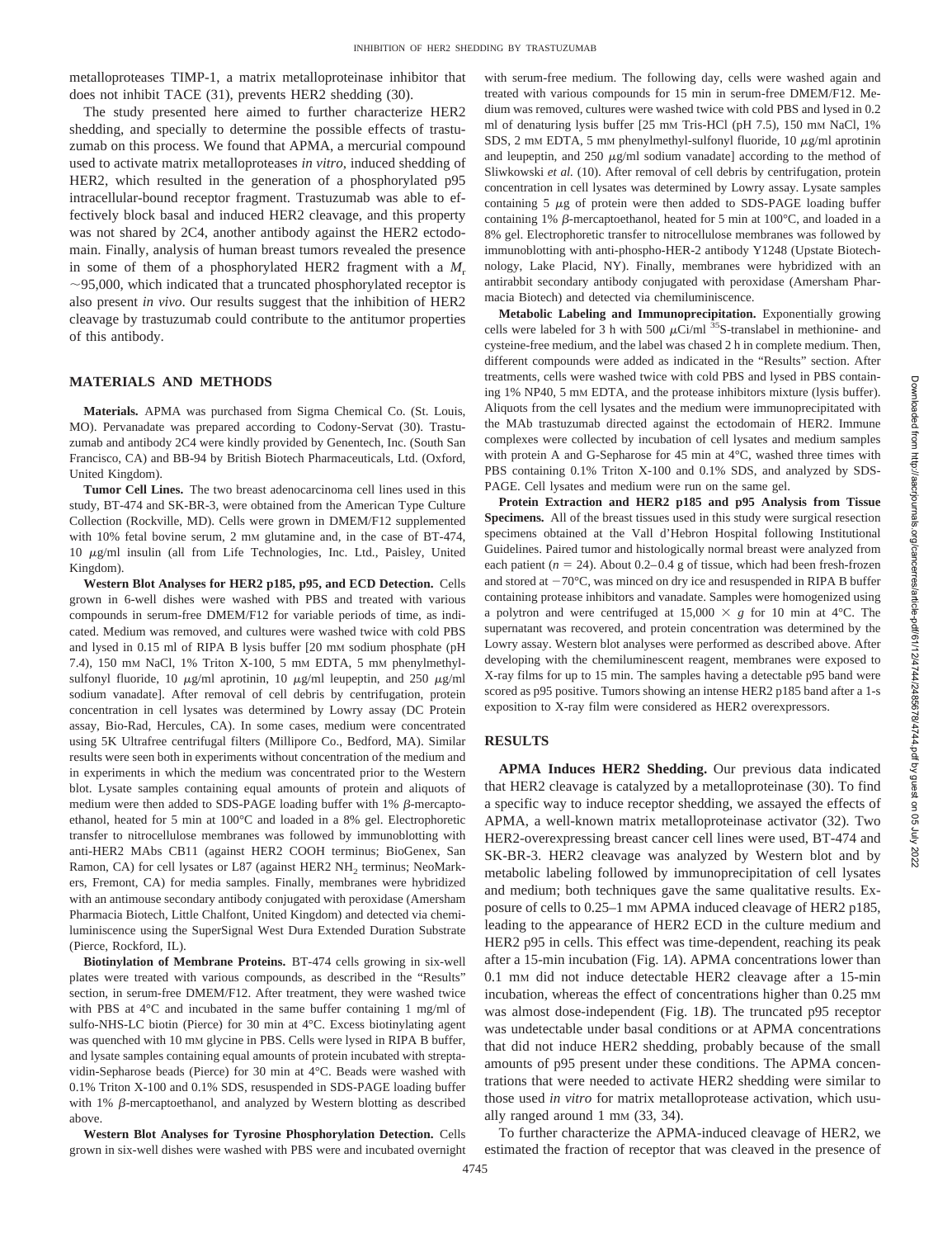

Fig. 1. Effects of APMA and BB-94 on HER2 shedding in BT-474 cells. *A*, kinetics of APMA-induced HER2 ECD secretion and HER2 p95 production. Cells growing in six-well plates were treated at 37°C with 1 mm APMA in 0.2 ml of serum-free medium, and cell lysates (20  $\mu$ g of protein) and medium (50  $\mu$ l) were analyzed by Western blotting. Control cells were kept for 20 min in serum-free medium in the absence of the mercurial compound. *B*, effects of different APMA concentrations on HER2 shedding. Cultures were treated with APMA for 15 min in 0.2 ml of serum-free medium, and cell lysates (20  $\mu$ g of protein) and medium (50  $\mu$ l) were analyzed by Western blot. *C*, BT474 cells were labeled for 3 h with 500  $\mu$ Ci/ml of <sup>35</sup>S-translabel in methionine- and cysteine-free medium. The label was monitored 2 h in complete medium. Then, 1 mm APMA was added for the indicated times. *D*, effects of BB-94- on APMA-induced HER2 cleavage. Cells were treated with APMA and/or BB-94 for 15 min in 0.3 ml of serum-free medium, and cell lysates (20  $\mu$ g of protein) and medium (50  $\mu$ l) were analyzed by Western blotting. BB-94 was added just before  $(\sim 30 \text{ s to 1 min})$  APMA. Preincubation with BB-94 for longer times was not deemed necessary because protease inhibitors act immediately, and long exposures to them may result in nonspecific effects (26). *kDa*,  $M_r$  in thousands.

APMA. This was assayed in metabolically labeled cells that were chased 2 h, a time long enough to allow newly synthesized HER2 to reach the cell surface (30) and then were treated with APMA as indicated (Fig. 1*C*). The results were quantitated using a Phospor-Imager and showed that  $\approx$  20% of the immunoprecipitated units of HER2 at time 0 were immunoprecipitated from the conditioned medium at 30 min of APMA treatment. Similar results were seen in an independent experiment. Metabolic labeling was preferred to Western blot assays to measure cleavage rate because Western blot detects total HER2, including forms of HER2 that are potentially nonaccessible to the active metalloprotease(s) (*i.e*.*,* in the early secretory pathway or internalized and recycling receptor) and would result in an underestimation of HER2 cleavage. Indeed, the fraction of cleaved HER2 appeared to be less in Western blot assays (see Fig. 1, *A* and *B*). This apparent lower percentage compared with the  $\approx$ 20% in metabolic labeling measurements suggests that HER2 cleavage occurs preferentially, or perhaps only, at the cell surface, as reported for most of the cleavable transmembrane proteins (Ref. 27; compare Fig. 1, *C* and *D*).

**BB-94 Inhibits APMA-induced HER2 Shedding.** To rule out the possibility that HER2 cleavage was a nonspecific consequence of the toxicity of APMA, the effects of BB-94, a hydroxamic acid-based metalloproteinase inhibitor (35), on HER2 shedding were analyzed. BB-94 was able to completely block basal HER2 cleavage, as previously reported (Ref. 30 and data not shown). In addition, BB-94 inhibited APMA-induced (Fig. 1*D*) HER2 cleavage in a dose-dependent way. These results strongly support the conclusion that HER2 shedding was induced by APMA via the activation of a metalloproteinase inhibitable by BB-94.

**Trastuzumab Inhibits Basal and Induced HER2 Shedding.** Trastuzumab (Herceptin) is an anti-HER2 MAb that inhibits growth of HER2-overexpressing breast tumors (6). Because HER2 cleavage and ECD release have been associated with a more aggressive behavior in breast cancer, we decided to determine whether trastuzumab has an effect on HER2 shedding. We found that the addition of the MAb (10–100 nM) to the culture medium significantly reduced ECD appearance in as little as 30 min in BT-474 and SK-BR-3 cells (Fig. 2*A*). Another antibody directed against HER2 ectodomain, 2C4, did not significantly alter ECD release, even when used at concentrations as high as 500 nM, which demonstrated that the effect of trastuzumab on HER2 ECD cleavage is not a common property of all of the anti-HER2 ectodomain antibodies (Fig. 2*B*). Trastuzumab also inhibited APMA-induced HER2 shedding, being able to reduce both the release of ECD into the medium and the appearance of HER2 p95 in SK-BR-3 and BT-474 cells (Fig. 2*C*). This effect could be observed in as little as 15 min (Fig. 2*C*). Similar results were obtained in the case of HER2 cleavage induced by pervanadate (not shown).

Trastuzumab induces receptor down-modulation, reducing the amount of HER2 in the cell membrane accessible to proteolytic cleavage (11). To test whether down-modulation of HER2 could explain the effect of trastuzumab on HER2 shedding, we performed a series of experiments using biotin labeling and metabolic labeling to follow the levels of cell surface HER2 in BT-474 cells in the presence of trastuzumab. First, we found that the antibody at 10 and 100 nM had no significant effect on membrane HER2 after a 30-min incubation. Trypsin, used as a positive control, induced an almost complete disappearance of HER2 from the cell membrane (Fig. 3*A*). The inhibition of APMA-induced receptor shedding by trastuzumab could



Fig. 2. Effects of trastuzumab on HER2 shedding. *A*, effects of trastuzumab on basal HER2 shedding in BT-474 and SK-BR-3 cells. Cells were treated with trastuzumab in 0.3 ml of serum-free medium for 30 min. Media were concentrated to 50  $\mu$ l. The entire volume in the case of SK-BR-3 and 25  $\mu$ l for BT-474 were each subjected to Western blot. *B*, 2C4 does not inhibit basal HER2 shedding in BT-474 cells. Cultures were incubated with 2C4 or with trastuzumab for 2 h in 0.3 ml of serum-free medium, which was afterward concentrated to 50  $\mu$ l and analyzed by Western blot. *C*, trastuzumab inhibits APMA-induced HER2 cleavage in BT-474 and SK-BR-3 cells. Serum-free medium containing APMA and/or trastuzumab was added to cultures; and after 15 min, cells were lysed and medium (50  $\mu$ l) and lysates (100  $\mu$ g in the case of SK-BR-3 and 20  $\mu$ g for BT-474 cells) were subjected to Western blot analysis. Media were assayed with no prior concentration. Film exposure times were 5 min for SK-BR-3 medium, 1 min for BT-474 medium, and 8 min for lysates.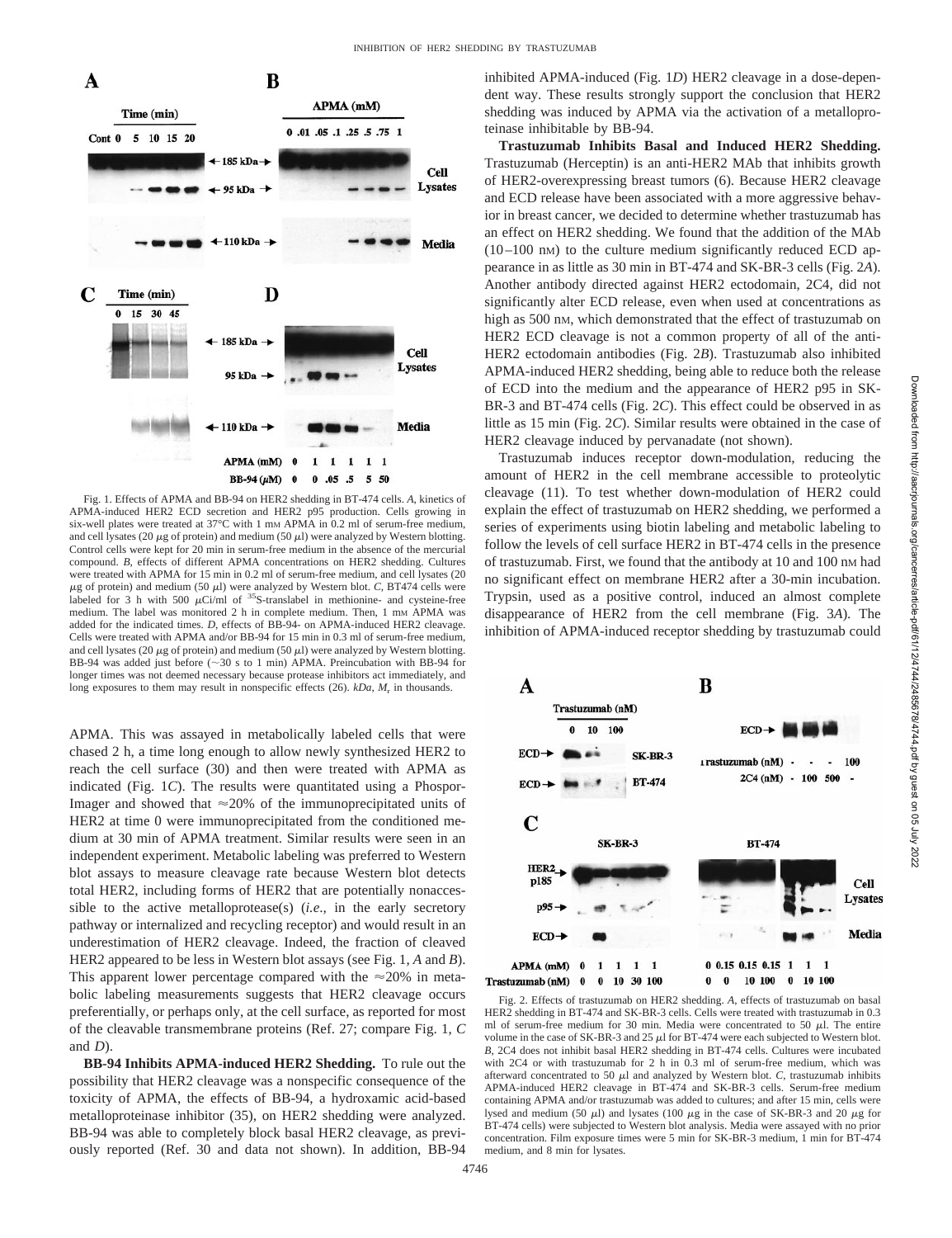

Fig. 3. The effects of trastuzumab on HER2 shedding are not a consequence of receptor down-modulation. *A*, trypsin, but not trastuzumab, reduces plasma membrane HER2 levels after a 30 min-treatment in BT-474 cells. Cells were treated in serum-free medium for 30 min, and cell membrane proteins were biotinylated as described in "Materials and Methods." After cell lysis, aliquots containing 150  $\mu$ g of protein were precipitated with streptavidin-Sepharose and resuspended in 150  $\mu$ l of SDS-PAGE loading buffer. Lysates samples containing 2.5  $\mu$ g of protein and 15- $\mu$ l aliquots of precipitates were subjected to Western blot analysis. *B*, trastuzumab inhibits HER2 cleavage well before inducing receptor down-modulation. BT-474 cells were cultured in serum-free medium in the absence or presence of trastuzumab. Media were collected, concentrated to 50  $\mu$ g, and subjected to Western blotting. Cells were labeled with biotin and lysed, cell membrane proteins were precipitated with streptavidin-Sepharose as described above, and cells were resuspended in 150  $\mu$ g of buffer. Lysates (2.5  $\mu$ g) and precipitates (15  $\mu$ l) were analyzed by Western blotting.

be seen as early as 10 min after initiation of the treatment (data not shown). At this time point, there was no evidence of any detectable amount of HER2 internalization induced by trastuzumab. A time course experiment in biotin-labeled cells demonstrated that trastuzumab did not significantly reduce membrane HER2 after as much as 6 h and showed an effect only after a 24-h incubation of the cells with the antibody (Fig. 3*B*), whereas the inhibition of ECD release was observed at all times tested. Similar results were seen in metaboliclabeling experiments (data not shown). Because  $\approx$  20% of cell surface HER2 was cleaved by APMA, if the inhibition of HER2 cleavage by trastuzumab was dependent on receptor internalization, this level of cell surface HER2 down-regulation ( $\approx$ 20%) should have been detected in the two experimental approaches that assayed cell surface HER2 or in prior work (11). Taken together, these results show that trastuzumab reduces HER2 shedding well before it induces any detectable decrease in cell surface HER2, which supports the observation that it has a direct inhibitory effect on HER2 shedding that is not mediated by receptor down-modulation.

**HER2 p95 Is Tyrosine-phosphorylated in APMA-induced BT-474 Cells.** The tyrosine phosphorylation of p95 was examined by treating BT-474 cells with APMA and blotting the lysates with an antibody against phosphorylated HER2. A phosphorylated  $M_r$  95,000 band was apparent on APMA treatment, corresponding to the truncated HER2 receptor. The presence of trastuzumab inhibited the appearance of this phosphorylated band (Fig. 4).

**HER2 p95 Is Present and Phosphorylated in Human Breast Tumors.** Twenty-four human breast tumors and paired histologically normal tissues were examined for HER2 proteins by Western blot (Fig. 5*A*). All of the tumors analyzed expressed higher full-length (p185) HER2 levels relative to normal breast tissue, albeit at different degrees. Immunohistochemistry revealed that the six tumors with the highest level of HER2 by Western blot had moderate or intense complete membrane staining in more that 10% of tumor cells and, therefore, could be considered positive for HER2 overexpression. In 14 of the tumors, a highly variable HER2 band  $M_r \sim 95,000$  was detectable, which indicated that the cleavage of HER2 varies in different tumors. The same breast tumor samples were analyzed for tyrosine-phosphorylated HER2 proteins. A HER2  $M_r$  185,000 phosphorylated band was apparent in all of the tumors analyzed, always elevated in comparison to paired normal samples. Five of the tumors also showed a phosphorylated band of *M*<sup>r</sup> 95,000 (Fig. 5*B*). These tumors were those expressing the highest levels of p95.

## **DISCUSSION**

The results presented here demonstrate that trastuzumab has a direct inhibitory effect on basal and activated HER2 proteolytic cleavage. We have found that treatment of HER2-overexpressing breast cancer cells with trastuzumab inhibits basal HER2 ECD release. In contrast, another MAb directed against HER2 ectodomain, 2C4, does not have any significant effect on HER2 shedding. This finding indicates that the effect of trastuzumab on HER2 ectodomain cleavage is not a common property shared by all anti-HER2 ectodomain MAbs. Trastuzumab inhibits HER2 shedding well before it induces any



Fig. 4. HER2 p95 is phosphorylated and its generation is inhibited by trastuzumab in BT-474 cells. Serum-free medium, containing EGF, APMA, and/or trastuzumab was added to cultures; and after 15 min, cells were lysed as described in "Materials and Methods." Lysates  $(5 \mu g)$  were subjected to Western blot analysis with anti-HER2 antibody (*top panel*) and antiphosphorylated HER2 antibody (*bottom panel*). Film exposure time was 2 min.



Fig. 5. Western blotting analyses of breast tumor samples and paired normal tissues. Tissues were extracted and subjected to Western blotting with antiHER2 (*A*) or antiphosphorylated HER2 antibodies (*B*), as described in "Materials and Methods." Twentyfour tumors and paired normal tissues were analyzed; only 8 of them are presented, representative of tumors expressing no p95 (samples number *48* and *50*), low (numbers *41*, *44*, and *46*), or high (numbers *36*, *43*, and *49*) levels of truncated receptor. The control lane (*on the right: Lane B*) contained 2.5  $\mu$ g in *A* or 10  $\mu$ g in *B* of an APMA-induced BT-474 culture.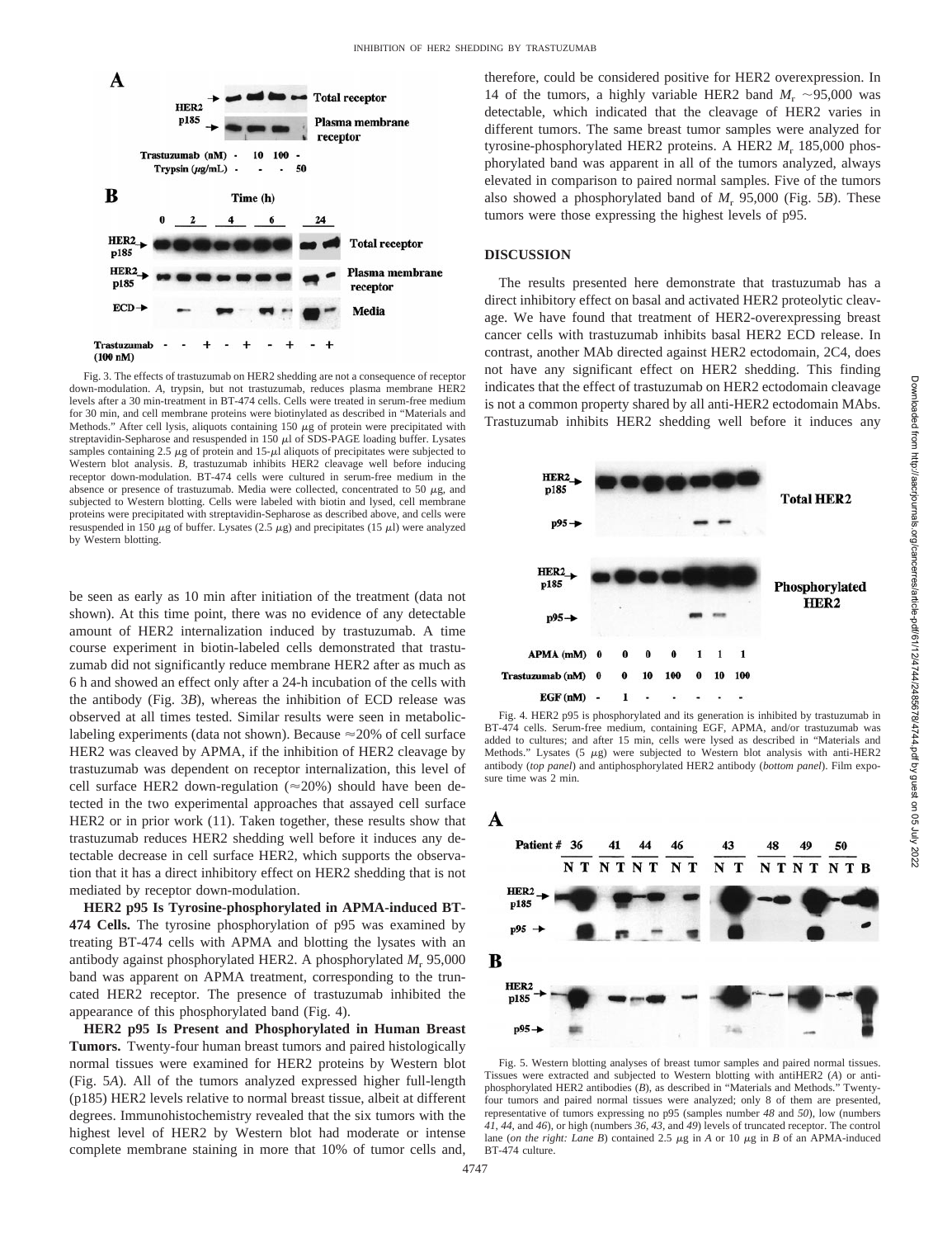decrease in cell surface receptor levels. Overall, these data indicate that trastuzumab has a direct inhibitory effect on HER2 shedding, probably acting by steric hindrance, blocking the cleavage site of the receptor. In this respect, it is particularly interesting to note that the epitope recognized by trastuzumab is near the HER2 transmembrane domain, where the cleavage site of the receptor is located, whereas the epitope for MAb 2C4 is very discontinuous in the amino acid sequence $4$  and the two antibodies do not cross-block (4). Our results provide the first evidence that an antibody directed against the ECD of a membrane protein can block the proteolytic cleavage of the protein.

To find a specific way to activate HER2 shedding and further study this process, we assayed the effects of the general metalloproteinase activator APMA. APMA was found to induce HER2 shedding in breast cancer cells overexpressing this receptor in a time- and dosedependent manner. The induction of HER2 cleavage by APMA could be completely blocked by BB-94, a broad-spectrum metalloprotease inhibitor. In a previous report (30), we had already demonstrated that BB-94 also blocks basal HER2 cleavage. Trastuzumab was also found to effectively block APMA-induced HER2 shedding and, therefore, HER2 ECD release and p95 generation. Hence, the antibody retains its ability to inhibit receptor cleavage even when the shedding machinery that acts on HER2 is up-regulated. The degree of effect of trastuzumab on released ECD *versus* the truncated intracellular fragment was difficult to compare because they are recognized by different antibodies. However, the production of cell-associated HER2 fragment was usually markedly reduced or suppressed concomitantly with the inhibition of ECD release. Further research is needed to identify possible physiological activators of HER2 shedding and to determine whether trastuzumab can also block their effects. In this respect, preliminary data suggest that heregulin, an ErbB ligand that is frequently expressed in breast tumors, stimulates HER2 cleavage (36).

Christianson *et al.* (18) have reported that the membrane-bound HER2 p95 fragment present in breast tumor cell lines in basal conditions is phosphorylated and has kinase activity. We found that the p95 truncated fragment generated on APMA-induced HER2 cleavage in tumor cells in culture is also phosphorylated. Because APMA is a cystein reactive agent that targets other proteins in addition to metalloproteases, the explanation for the increased phosphorylation of full-length HER2, present after APMA treatment, may possibly include the targeting and inactivation of phosphotyrosine phosphatases. Another possibility, which would not exclude the prior one, is that the phosphorylated cytoplasmic p95 HER2 fragment that arises after receptor cleavage may dimerize with the full-length receptor and contribute to the increased phosphorylation of HER2 that follows APMA treatment. The presence of trastuzumab in the culture medium inhibited the appearance of the HER2 p95 phosphorylated band, as a consequence of the prevention of receptor shedding. It is attractive to hypothesize that the inhibition of HER2 cleavage by trastuzumab may contribute to its therapeutic value by preventing the formation of the potentially deleterious intracellular HER2 p95 kinase fragment that arises from receptor cleavage.

The ECD of several membrane-anchored proteins, including some tyrosine-kinase receptors such as HER2, can be released as a soluble fragment by the action of a cell surface endoproteolytic system. Substantial evidence has demonstrated that the ectodomain of this class of receptors acts as a molecular "brake" of the intracellular kinase activity. Some retroviral receptor oncogenes code for oncoproteins that lack most of the ECD and give rise to constitutively active membrane-bound receptor fragments (37). Moreover, the *in vitro* deletion of the ectodomain of several receptor tyrosine kinases including HER2 (23, 24), confers transforming potential to the mutated receptor. In the case of the neurotrophin receptor TrkA, ectodomain cleavage generates a cell-associated fragment with increased phosphotyrosine content and probably higher catalytic activity (38). Finally, ectodomain shedding of HER4 results in the formation of a membrane-truncated fragment that has tyrosine kinase activity, is tyrosine phosphorylated, and may act as a membrane-localized docking molecule for signaling molecules with SH2 domains (29). Taken together, these data suggest that proteolytic cleavage of the ECD constitutes a ligand-independent mechanism for the activation of tyrosine kinase receptors via the generation of a cell-bound receptor fragment with constitutive kinase activity. This mechanism could be relevant in the case of HER2 for several reasons. First, HER2 does not seem to have a natural ligand; second, receptor cleavage has been shown by us and others to be a regulated process (30, 36); and third, presence of ECD in serum (15–17) and membrane-bound truncated receptor (18) has been shown in human breast cancer and is associated with a more aggressive behavior. The prevention of HER2 ECD shedding by trastuzumab and the subsequent reduction in the generation of the HER2 p95 membrane-bound fragment could, therefore, represent one of the mechanisms contributing to the antitumor effects of this antibody. Further research is needed to fully understand the biology of HER2 p95, and we are presently studying whether or not it can dimerize with HER2 p185 or other ErbB receptors, and we are determining its pathway of proteolytic degradation.

To analyze whether HER2 p95 is also present and phosphorylated in human breast cancer, 24 tumor samples and paired normal tissues were analyzed by Western blotting. A HER2 band  $M_r$  $\sim$ 95,000 was detectable in 14 of the tumors. Five (20.8%) of them expressed the truncated receptor at a level higher than 10% of HER2 p185 signal. The presence of the truncated membrane-bound HER2 receptor in detectable amounts was restricted to tumor tissue. Our results are coincident with a recent report (18) in which 22.4% of 161 breast tumors were found to express p95 at a level higher than 10% of HER2 p185. These relatively high levels of truncated intracellular HER2 compared with full-length HER2 suggest that the rate of HER2 cleavage *in vivo* might be higher than predicted *in vitro*. In our experiments, the percentage of cell surface, potentially cleavable, HER2 that was shed after APMA addition was  $\approx$  20%. Because the remaining fraction of HER2 was not cleaved by APMA treatment, the possibility is raised that yet unidentified proteases that are not activatable by APMA, or are absent in the cells used in our experiments, can participate in HER2 cleavage. Alternatively, a fraction of cell surface HER2 might be not susceptible to cleavage in cultured cells for yetunknown reasons. It is tempting to speculate that the breast cancers with a high fraction of truncated intracellular HER2 may have up-regulated the proteolytic machinery that acts on HER2. The biological significance of HER2 cleavage *in vivo* is supported by a study in which those tumors with a high level of truncated intracellular HER2 were associated with a high risk of lymph node metastatic progression (18), as mentioned above. A full-length HER2  $M_r$  185,000 phosphorylated band was present in the 24 tumors analyzed in the present study. A phosphorylated band of *M*<sup>r</sup> 95,000 was also apparent in tumor samples with the highest p95 levels. It is, therefore, possible that the truncated receptor is constitutively phosphorylated, but, because of the lower sensitivity of the antiphosphotyrosine HER2 antibody, the phosphorylation of this band can be detected with the antibody only in tumors expressing high levels of p95. This finding of a phosphorylated HER2 truncated receptor in human breast tumors supports the theory that it may play a role in signal transduction in cancer cells.

<sup>4</sup> M. X. Sliwkowski, personal communication. **All intervalsions In summary, we have shown that HER2 shedding can be induced in**